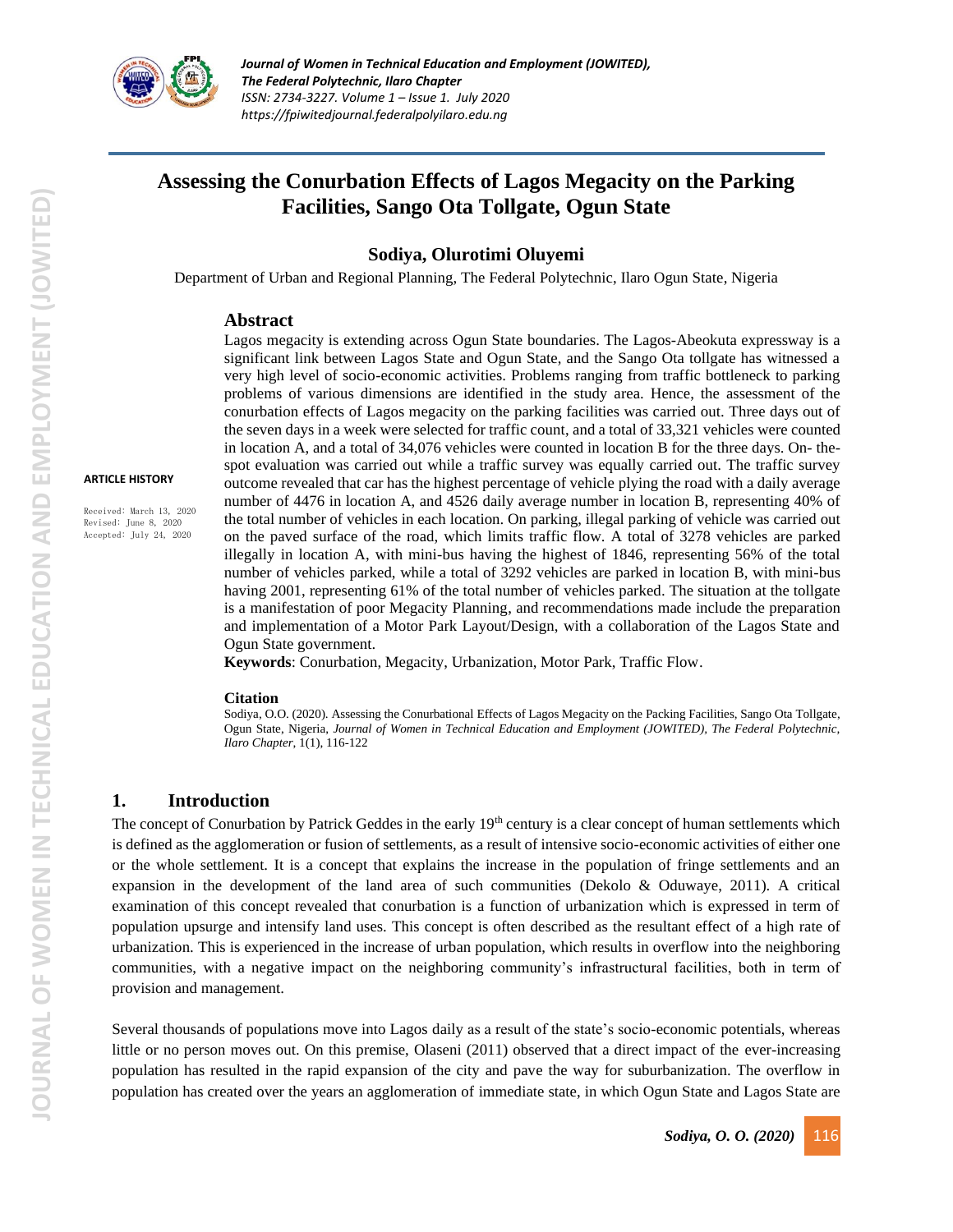

included, and this situation is described as conurbation. Within this context are settlements which are best described as fringe due to their location, but have expanded and activities intensified which make it difficult to give a clear identity, taken into cognizance the socio-economic characteristics of the inhabitants.

Transportation is essential to life sustenance, but poor planning has resulted in various transportation bottleneck; hence, it is referred to as a decisive factor of growth and development of human settlements. Ahmed (2015) observed that transport is vital to the growth of human settlements, and the most urban settlements have experienced urban decay as a result of poor transportation at different scales of urban development. It is noted that parking is a significant aspect of transportation planning, which requires proper analysis, taking into cognizance the complex nature of urban settlements. Adedayo & Zubairu (2013) noted that the conflict between the customers and the providers of the parking facilities is inevitable, and this calls for proper management of the facilities. Ahmed (2015) identified parking along the street as a consequence of the lack of spaces for parking within a particular confined area authorized by the government. This illegal parking has contributed significantly to road transportation problems in Nigerian urban areas.

The problems identified in the study area (Sango Ota tollgate corridor) is no exception both in character and dimension to the general views of the issues associated with the urban transportation problem. The crisis is multi-dimensional, ranging from add-travel time, road crashes, parking problems, high traffic density, to poor environmental quality. In terms of traffic congestion and delay, the magnitude of the problem varies according to the intensity of the flow of the vehicle; hence, the problem is aggravated during the peak periods of 7:30am-10:30am and 3:30pm-7:30pm. The closeness of Lagos has contributed significantly to the traffic intensity and the complexity of the transportation problem. Apart from its nearness to Lagos, it is quite important to attribute the characteristics of the traffic and the parking behaviour to the land-use composition, which is mainly a combination of industrial and commercial land use (Kadiri, 2009).

Parking is essential to urban management. In terms of urban policy, parking is identified to be very important in six aspects of urban management, namely, transportation, environmental quality sustenance, land use planning, social development, economic development, and urban financing. According to Litman (2009), the negative consequences of poor parking management is a high contributory factor to urban problem, while parking remains one of the determinant factors of the use of a vehicle by types.

The conurbation effect of Lagos Megacity on parking facilities in Sango Ota tollgate is assessed to make necessary recommendations. Hence, the traffic situation studies include the categories of vehicle on the roads; the examination of the traffic flow intensity; and the character of the road in terms of the dimension, and condition, and the existing parking facilities.

Agbola (2006) cited by Kadiri (2009) observed that urbanization has become an important aspect of urban studies, and that Lagos has kept growing in leaps and bounds, with the population growth rate of the metropolis progressively increasing from 5.5percent per annum in the mid-eighties to between 12 and 13percent in the year 2002; while it is no longer new that Lagos is identified to be among the largest cities of the world in year 2020, due to an estimated population of above 25million people. FMHND (2000) cited by Kadiri (2009) noted that Lagos population has been growing at a geometric rate, while the land area within the metropolis had remain inelastic. He observed that Lagos reacted in two ways; by expansion and also through adjustment of land use intensity along with changes; and by expanding along area of least resistance where soil condition and level of accessibility permitted as much as possible

Parking is an important aspect of transportation; hence, it is a major factor in traffic management. Urban transportation problem is quickly noticeable in add- travel time, parking problems, traffic jam, and poor environmental quality. Asiyanbola & Akinpelu (2012) described transportation problems as a major problem in urban areas, , and this problem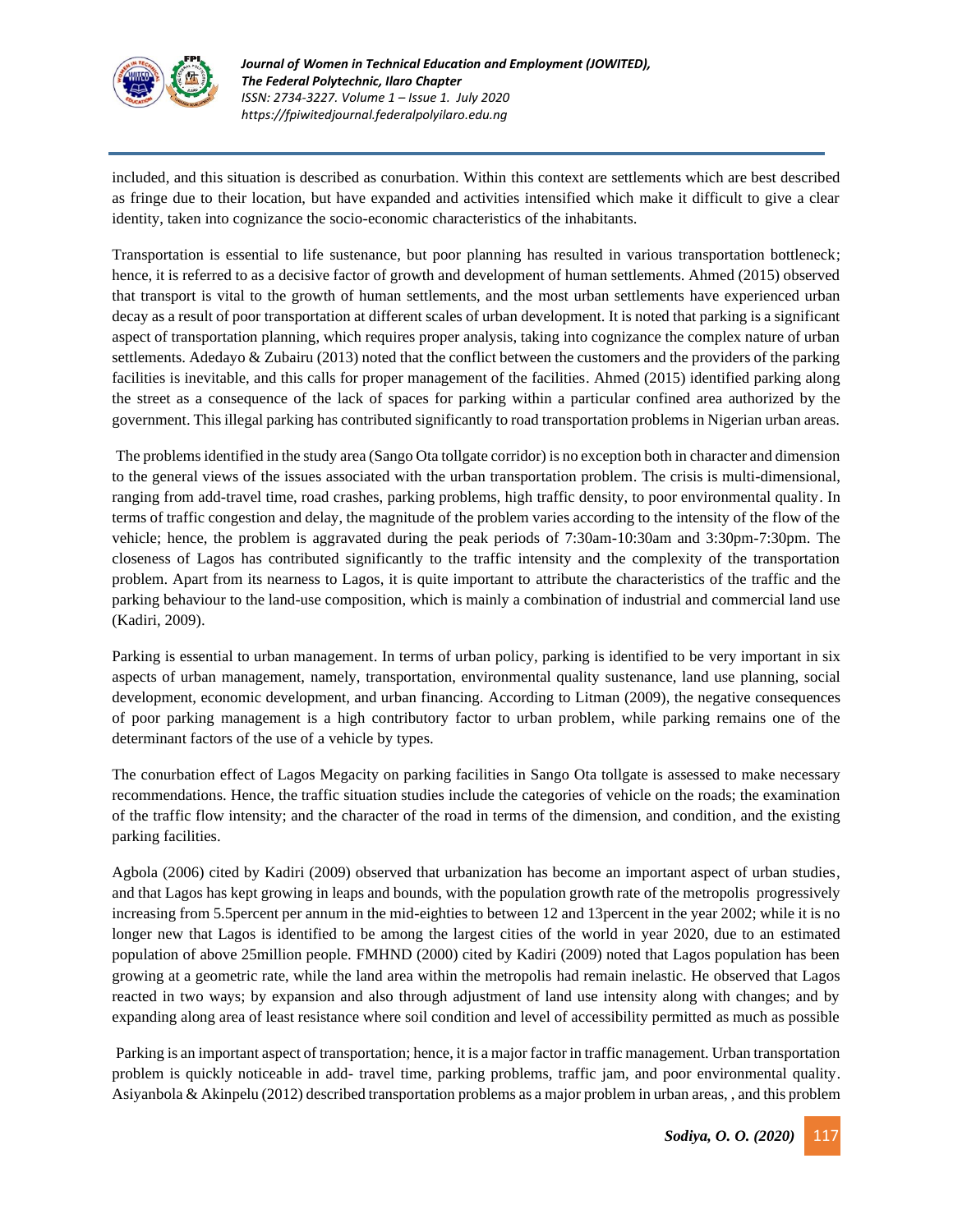

is majorly caused by road users, while Mingardo (2013) pointed out that adequate researches are required in motor park management in order to achieve a sustainable urban transportation. However, Rye & Koglin (2014) notes that the inadequacy of scientific research on parking has made policy formulation and implementation that will address various urban parking issues unrealizable.

The problems identified in the study area are problems associated with urban road transportation, namely, the flow of traffic, and the provision and functional motor parks. These two aspects are mutually exclusive within the content and context of urban transportation. Traffic congestion, particularly during the peak period is identified. The traffic situation along the corridor, particularly at the tollgate becomes chaotic during the (7:30am-10:30am, and 3:30pm-7:30pm). The emergence of illegal motor parks along the corridors is a major problem identified. The illegal parking is found along the roads and these illegal motor parks has enhanced commercial activities on the roads, thereby resulting into vehicular and pedestrian conflicts. The poor state of the environment resulting from the illegal motor parks is another identified problem. Poor disposal of waste at the illegal motor parks, often contribute poor drainage. During the raining season, flooding occurs within the area, which results into blockage of roads, thereby affecting traffic flow of vehicle negatively.

# **2. Research Methodology**

The Lagos – Abeokuta Expressway is a corridor which link Lagos State and Ogun State. The border between these states along this corridor is the Sango toll gate. Sango Ota is a town located in Ogun State, and also as the headquarters of the Ado-Odo Ota local Government which is accessed by two major roads, namely; the Lagos -Abeokuta expressway; and the Owode-Idiroko road, while Ajegunle serves as the immediate settlement of Lagos (border settlement) along the corridor. It is being acknowledged that megacity region as a continuous built up area spanning over 153,540 hectares of land comprising virtually all the Local Government Areas of Lagos State and four in Ogun State, that is Sagamu, Owode, Ifo and Ado-Odo/Otta.



Figure 1: The Region of Lagos Megacity (Source: Redevelopment of Megacity Region Report, 2006), culled from Managing Lagos Megacity and Its Geospatial Imperatives. Dekolo & Oduwaye, (2011).

The empirical investigation involved the collection of relevant data on both the traffic intensity on the corridor, and the characteristics of the parking facilities. On- spot evaluation is conducted in order to have a proper understanding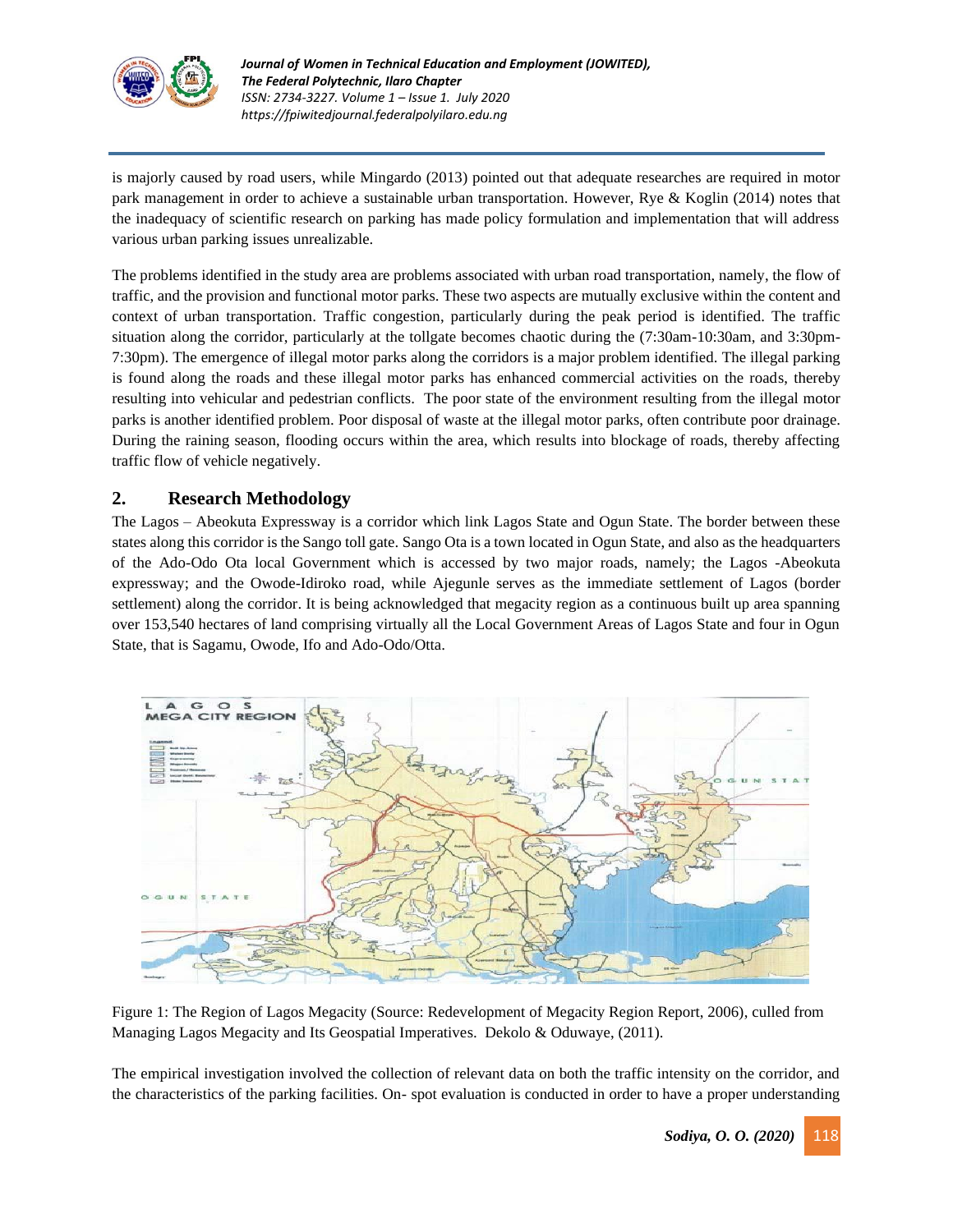

of the character of traffic and parking at the Sango Ota toll gate. It is important to note that traffic counts were conducted on Monday, Wednesday, and Saturday between the hours of 7:00am-7:00pm, in which the Origin and Destination Survey (ODS) was adopted, while parking survey was carried out for three days, that is; Monday, Wednesday, and Saturday. The parking survey involves the identification of parking lots, their legality, intensity, and effects on traffic flow.

Secondary data on Megacity development, traffic situations, and parking characteristics and its effects resulting from urban agglomeration were collected from relevant journals and other publications, while statistical analysis is adopted for the purpose of analysis.

# **3. Data Analysis and Presentation of Findings**

Data on the traffic volume of the two (2) identified corridors are presented as the Summary of Traffic Survey Outcome of location A (Sango Otta Tollgate): Sango Otta to Lagos, and location B (Sango Otta Tollgate): Sango Otta from Lagos, in tables 1 and table 2 respectively.

| Date                                 | Car   | Coaster | Mini<br><b>Bus</b> | Trucks | Heavy<br>Vehicle | Cycles/<br>Motor<br>Tricycle | Total |
|--------------------------------------|-------|---------|--------------------|--------|------------------|------------------------------|-------|
| Passenger Car Units. PCU             | 1.00  | 1.5     | 1.5                | 2.5    |                  | 0.7                          |       |
| Monday, 10 <sup>th</sup> Feb 2020    | 4860  | 1201    | 2455               | 786    | 625              | 1684                         | 11611 |
| Wednesday, 12 <sup>th</sup> Feb 2020 | 4416  | 1200    | 2480               | 774    | 637              | 1455                         | 11141 |
| Saturday, 15 <sup>th</sup> 2020      | 4150  | 1209    | 2371               | 742    | 642              | 1455                         | 10569 |
| Total                                | 13426 | 3610    | 7306               | 2302   | 1904             | 4773                         | 33321 |
| Daily Average                        | 4476  | 1203    | 2435               | 767    | 635              | 1591                         | 11107 |
|                                      |       |         |                    |        |                  |                              |       |

Table 1: Location A (Sango Otta Tollgate): Sango Otta to Lagos

Table 2: Location B (Sango Otta Tollgate): Sango Otta from Lagos

| Car   | Coaster | Mini<br><b>Bus</b> | Trucks | Heavy<br>Vehicle | Motor<br>Cycles/<br>Tricycle | Total |
|-------|---------|--------------------|--------|------------------|------------------------------|-------|
| 1.00  | 1.5     | 1.5                | 2.5    |                  | 0.7                          |       |
| 4449  | 1249    | 2479               | 777    | 729              | 1574                         | 11257 |
| 4498  | 1207    | 2471               | 743    | 668              | 1637                         | 11224 |
| 4630  | 1236    | 2500               | 783    | 737              | 1709                         | 11595 |
| 13577 | 3692    | 7450               | 2303   | 2134             | 4920                         | 34076 |
|       |         |                    |        |                  |                              |       |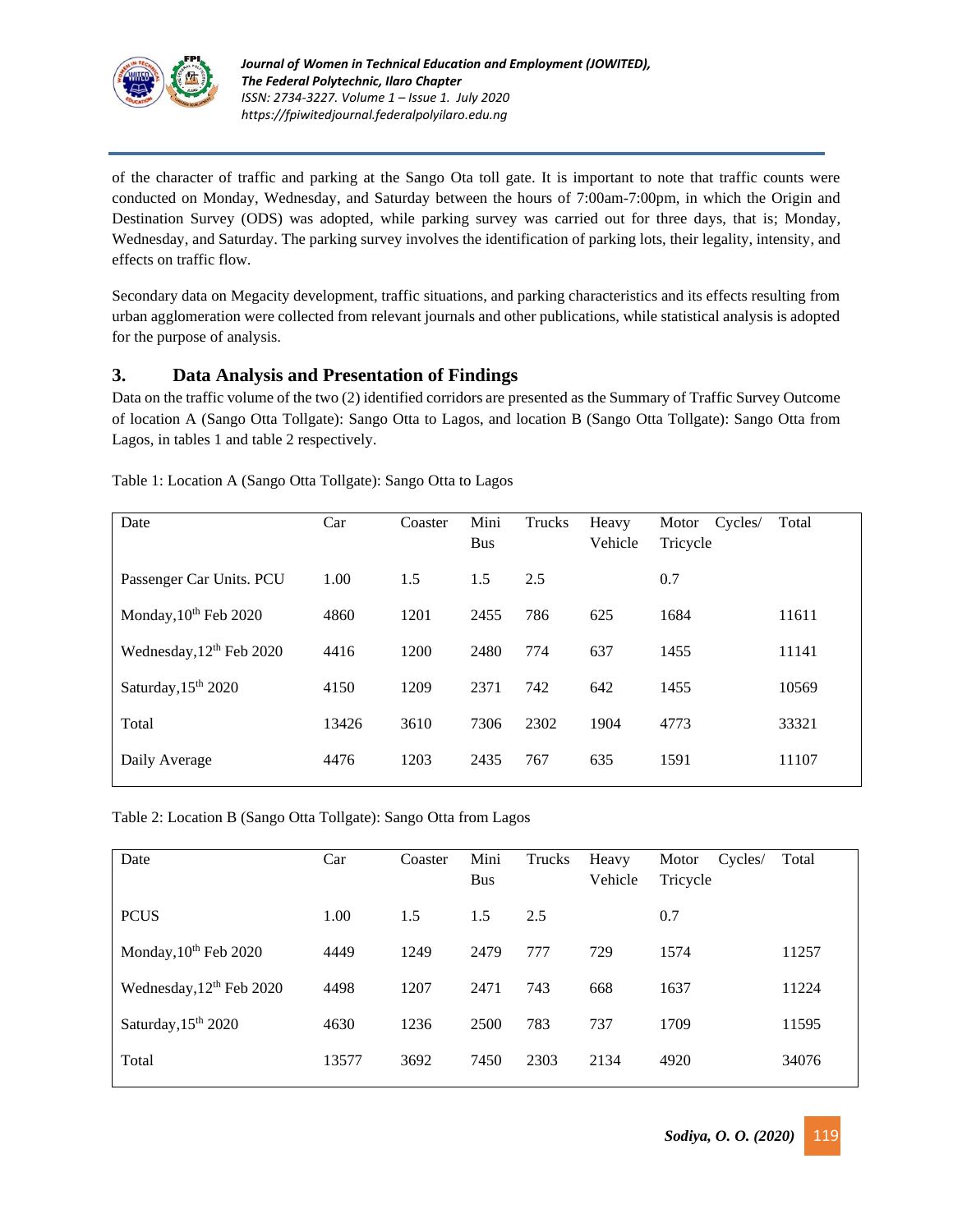

| Daily Average | 4526 | 1231 | 2483 | 768 | 1640 | 1359 |
|---------------|------|------|------|-----|------|------|
|               |      |      |      |     |      |      |

Data on the parking of vehicle along the two identified corridors are presented as the daily average of the vehicle parked along the identified corridors. The daily average of the vehicle parked along the two (2) identified corridor is derived from the average number of vehicles parked for the three days of the survey, that is, Monday, Wednesday and Saturday.

| Type of Vehicle      | No   | $1.0018$ or $2.001$ or $3.001$ . The contract $1.0000$ of $1.0000$ or $1.0000$ or $1.0000$ or $1.0000$ or $1.0000$ or $1.0000$ or $1.0000$ or $1.0000$ or $1.0000$ or $1.0000$ or $1.0000$ or $1.0000$ or $1.0000$ or $1.0000$<br>Percentage |  |
|----------------------|------|----------------------------------------------------------------------------------------------------------------------------------------------------------------------------------------------------------------------------------------------|--|
| Mini-Bus             | 1846 | 56                                                                                                                                                                                                                                           |  |
| Car                  | 392  | 12                                                                                                                                                                                                                                           |  |
| Heavy vehicle        | 34   |                                                                                                                                                                                                                                              |  |
| Motor Cycle/Tricycle | 1006 | 31                                                                                                                                                                                                                                           |  |
| Total                | 3278 | 100                                                                                                                                                                                                                                          |  |
|                      |      |                                                                                                                                                                                                                                              |  |

Table 3: Daily Average of the vehicle parked in location A (Sango Otta Tollgate): Sango Otta to Lagos

| Table 4: Daily Average of the vehicle parked in location B (Sango Otta Tollgate): Sango Otta from Lagos |  |  |  |  |
|---------------------------------------------------------------------------------------------------------|--|--|--|--|
|                                                                                                         |  |  |  |  |
|                                                                                                         |  |  |  |  |
|                                                                                                         |  |  |  |  |

| Type of Vehicle      | No   | Percentage |
|----------------------|------|------------|
| Mini-Bus             | 2001 | 61         |
| Car                  | 386  | 12         |
| <b>Heavy Vehicle</b> | 28   | $\Box$     |
| Motor Cycle/Tricycle | 877  | 26         |
| Total                | 3292 | 100        |

The traffic survey outcome of both location A and location B in table 1 and table 2 respectively revealed high intensity of traffic flow at the tollgate, which is a consequence of Lagos urbanization. The two locations displayed similar characteristics in terms of the total number of vehicles by type. A daily average of four thousand, four hundred and seventy six (4,476) was recorded for cars in location A, which represents 40% of the total percentage of the vehicle plying the corridor, and this has the highest percentage, while heavy vehicle has the least percentage of vehicle plying the corridor with a total number of six hundred and thirty five (635), representing 6% of the total percentage. Similarly, the location B, has the same percentage for cars (40%) as vehicle plying the corridor, with a daily average of four thousand, five hundred and twenty-six (4,526), which represents the highest number of vehicles plying the road. In comparison, the heavy vehicle has the least percentage of 6%, with a total number of seven hundred and eleven (711).

It should be noted that Mini-bus has two thousand four hundred and thirty-five (2,435) as the daily average number of vehicles plying the corridor in location A, which represents 22% of the total. Percentage, while the total number of mini-bus in location B is two thousand, four hundred and eighty-three (2,483), representing 22% of the total percentage of vehicle plying the road.

On parking of a vehicle, it should be pointed out that no legal parking facilities are provided within the tollgate geographical area. Illegal motor parks are located at the location A: Sango Ota to Lagos and location B: Sango Ota from Lagos. Parts of the paved surface of the road are used as motor parks, thereby limiting the spaces provided for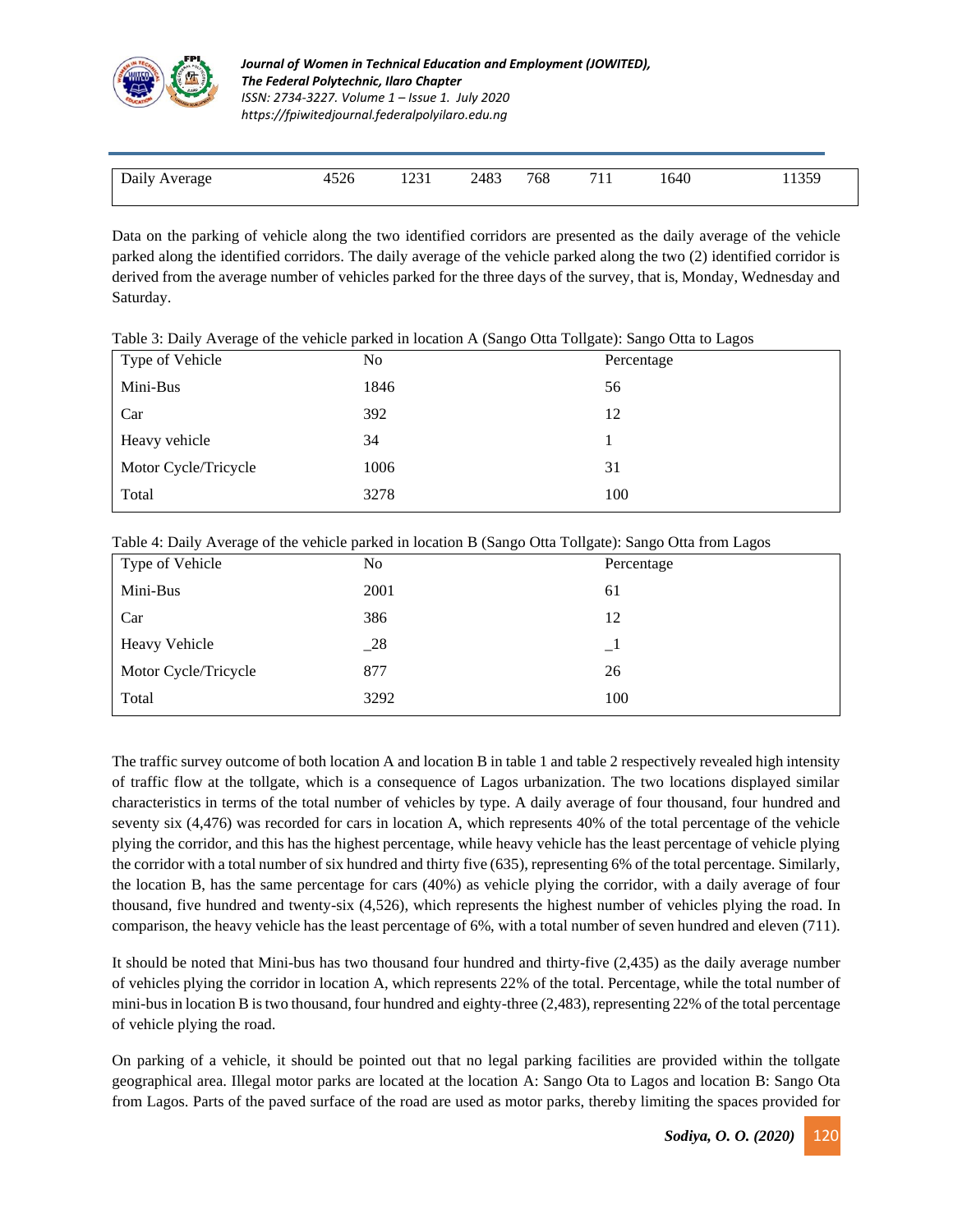

traffic flow, and also resulting in vehicular/pedestrian conflict. Hence, the data on the daily average of the vehicle parked in location A and location B, represent the daily average of the vehicle parked along the road. The analysis in table 3 and table 4 show that the mini-bus has the highest percentage of the vehicle parked in the two locations. In comparison, the heavy vehicle has the least percentage of the vehicle parked in the two locations.

From the data analysis, very high intensity of traffic occurs on the corridor due to the intense socio-economic activities taking place within the tollgate area and also the agglomeration existing between Lagos state and Ogun state. Based on this traffic characteristic, the non-provision of legal motor parks has aggravated the problems associated with urban transportation, particularly those associated with megacity transportation problems. It should be noted that the 24 meters Lagos-Abeokuta Expressway have no capacity for motor parks along the road, particularly within the geographical area of the study area (Sango Ota tollgate). However, the intensity of traffic is a determinant factor of the area covered by the identified illegal motor parks, which implies a variation daily.

# **4. Conclusion and Recommendations**

The conurbation existing between Lagos State and Ogun State is expressed in terms of the overlapping of socioeconomic activities. The tollgate located along the Lagos-Abeokuta expressway, which is often referred to as Sango Ota tollgate has manifested problems associated with Lagos Megacity Development. The traffic characteristics within the tollgate area is a pointer to the level of agglomeration of Lagos state and Ogun state. At the same time, the illegal motor parks along the corridor have shown poor Urban Planning within the context of Megacity Planning. The traffic and environmental problems identified in the study area have necessitated the need to make necessary recommendations to create an environment suitable for mobility in the urban areas. Various surveys in siting good locations for motor parks within the geographical areas of the tollgate is recommended, and factors to be considered should include; the topographical nature of the land, soil types, existing land uses, public utilities, and the character of the traffic flow with the types of vehicle. Also, a detailed Motor Park Layout Plan/Design is recommended, and its preparation should consider the characteristics of the site selected, to achieve the free flow of vehicle and pedestrian in the study area, with a suitable environment for urban development. An effective enforcement mechanism for proper implementation of the development plan is recommended.

It should be stated here that the concept of megacity development should be embraced, and the collaboration of the two states (that is Lagos state and Ogun state) in the preparation of the motor park layout plan/design and its enforcement should be effective.

# **Reference**

- Adedayo O.F & Zubairu, S.N (2013). Assessment of facilities in Motor Parks in Minna, Niger State, Nigeria. Through Post Occupancy *Evaluation Management*, 3(7),360-367
- Aderamo A.J (2012). Urban transportation problem and challenges in Nigeria. A planner's view *Prime Research on Educational* 2(3),198-203
- Agbola Tunde (2006). Sustainable Urbanization and the New Urban Planning: The Dilemma of New Opportunities and the Challenges for Nigeria's Technocrat Planners. Paper Presents at the  $2<sup>nd</sup>$  Post Graduate Diploma, Regular Forum Lecture Series, Dept. Of Urban and Regional Planning, Rufus Gina Polytechnic.
- Ahmed Y.A (2015). Menace of Illegal motor park in Nigeria urban environment: Example from Ilorin city*. Journal of Geography and Regional Planning* 8(2),37-46